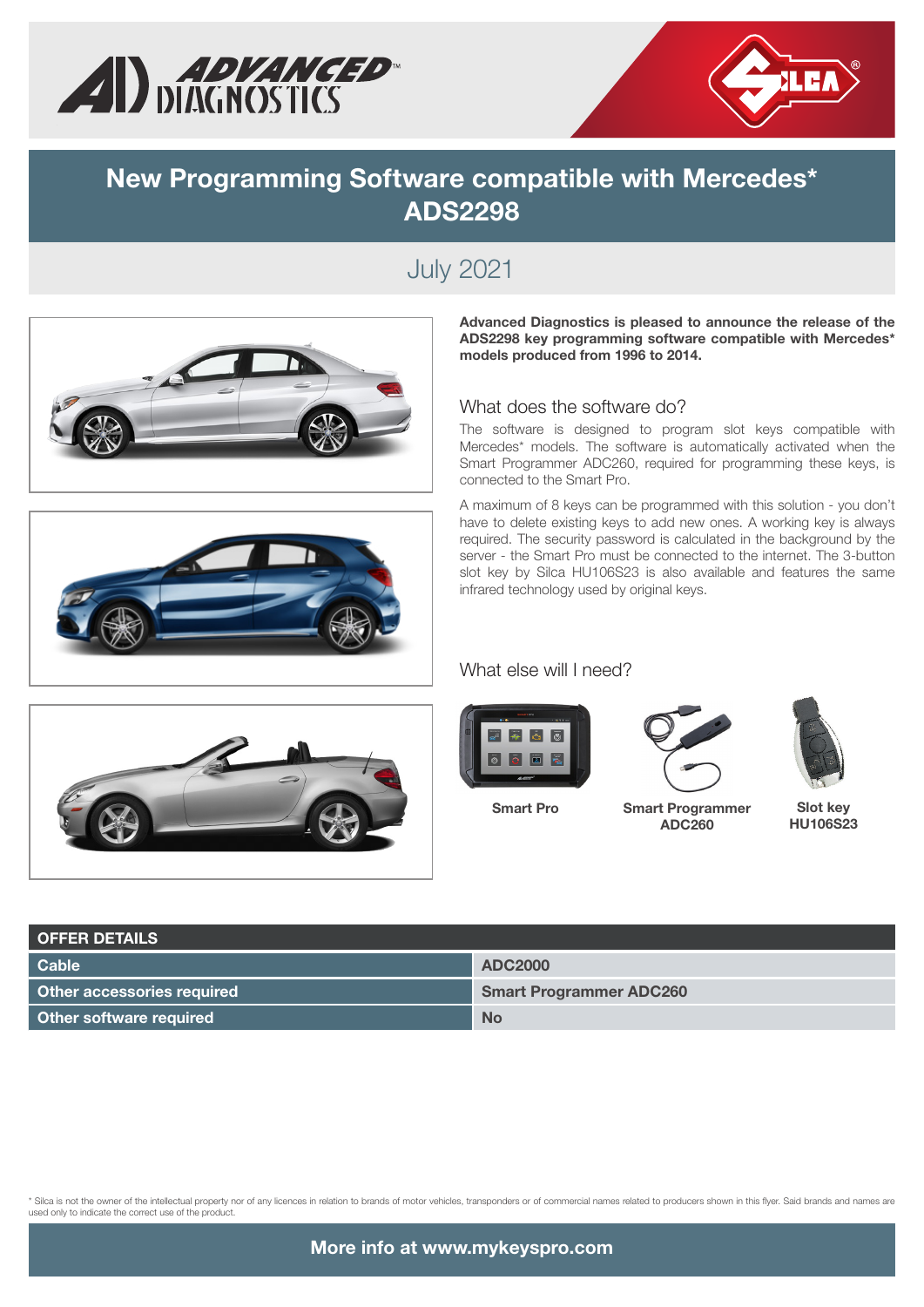



Software Applications

# Mercedes\* ADS2298

| <b>TABLE</b>             |                            |                 |                  |                     |                       |                       |                                   |                           |                      |                                        |                                                       |
|--------------------------|----------------------------|-----------------|------------------|---------------------|-----------------------|-----------------------|-----------------------------------|---------------------------|----------------------|----------------------------------------|-------------------------------------------------------|
| <b>nd</b><br><b>MAKE</b> | <b>620</b><br><b>MODEL</b> | $\sum_{\vee n}$ | Ē<br><b>FROM</b> | 雦<br>T <sub>0</sub> | 18<br><b>KEY TYPE</b> | $\bullet$<br>PROGRAM. | 6<br>PROGRAM.                     | <b>PIN CODE</b>           | $\hat{\mathbf{z}}$   | $\bigoplus_{i=1}^n$<br><b>KEY REF.</b> | $\bigoplus\limits_{i=1}^n\mathbb{Z}_p$<br>KEY PROFILE |
| Mercedes*                | A-Class                    | W169            | 2004             | 2012                | Slot key FSB3         | $\blacktriangledown$  | $\blacktriangledown$              | $\checkmark$              | $\blacktriangledown$ | <b>HU106S23</b>                        | <b>HU106</b>                                          |
| Mercedes*                | A-Class                    | W176            | 2012             | 2014                | Slot key FSB3         | $\blacktriangledown$  | $\blacktriangledown$              | $\blacktriangledown$      | $\checkmark$         | HU106S23                               | <b>HU106</b>                                          |
| Mercedes*                | <b>B-Class</b>             | W245            | 2005             | 2011                | Slot key FSB3         | $\blacktriangledown$  | $\blacktriangledown$              | $\checkmark$              | $\checkmark$         | HU106S23                               | <b>HU106</b>                                          |
| Mercedes*                | <b>B-Class</b>             | W246            | 2011             | 2014                | Slot key FSB3         | $\blacktriangledown$  | $\blacktriangledown$              | $\checkmark$              | $(\checkmark)$       | HU106S23                               | <b>HU106</b>                                          |
| Mercedes*                | C-Class                    | W203            | 2000             | 2008                | Slot key FSB3         | $\blacktriangledown$  | $\blacktriangledown$              | $\blacktriangledown$      | $\checkmark$         | <b>HU106S23</b>                        | <b>HU106</b>                                          |
| Mercedes*                | C-Class                    | W204            | 2007             | 2014                | Slot key FSB3         | $\blacktriangledown$  | $\checkmark$                      | $\checkmark$              | $(\checkmark)$       | HU106S23                               | <b>HU106</b>                                          |
| Mercedes*                | $\mathsf{CL}$              | W215            | 1999             | 2006                | Slot key FSB3         | $\blacktriangledown$  | $\checkmark$                      | $\blacktriangledown$      | $(\checkmark)$       | <b>HU106S23</b>                        | <b>HU106</b>                                          |
| Mercedes*                | $\mathsf{CL}$              | C216            | 2006             | 2013                | Slot key FSB3         | $\checkmark$          | $\blacktriangledown$              | $\checkmark$              | $(\checkmark$        | HU106S23                               | <b>HU106</b>                                          |
| Mercedes*                | <b>CLA</b>                 | C117            | 2013             | 2014                | Slot key FSB3         | $\blacktriangledown$  | $\checkmark$                      | $\blacktriangledown$      | $(\checkmark)$       | <b>HU106S23</b>                        | <b>HU106</b>                                          |
| Mercedes*                | <b>CLK</b>                 | W208            | 1997             | 2002                | Slot key FSB3         | $\blacktriangledown$  | $\blacktriangledown$              | $\checkmark$              | $(\checkmark$        | HU106S23                               | <b>HU106</b>                                          |
| Mercedes*                | <b>CLK</b>                 | W209            | 2003             | 2010                | Slot key FSB3         | $\blacktriangledown$  | $\blacktriangledown$              | $\blacktriangledown$      | $(\checkmark)$       | <b>HU106S23</b>                        | <b>HU106</b>                                          |
| Mercedes*                | <b>CLS</b>                 | C219            | 2004             | 2010                | Slot key FSB3         | $(\checkmark$         | $\blacktriangledown$              | $\checkmark$              | $(\checkmark$        | HU106S23                               | <b>HU106</b>                                          |
| Mercedes*                | <b>CLS</b>                 | C218            | 2010             | 2014                | Slot key FSB3         | $(\checkmark)$        | $\checkmark$                      | $\checkmark$              | $(\checkmark$        | <b>HU106S23</b>                        | <b>HU106</b>                                          |
| Mercedes*                | E-Class                    | W210            | 1996             | 2002                | Slot key FSB3         | $(\checkmark$         | $\blacktriangledown$              | $\left(\checkmark\right)$ | $(\checkmark$        | HU106S23                               | <b>HU106</b>                                          |
| Mercedes*                | E-Class                    | W211            | 2002             | 2009                | Slot key FSB3         | $(\checkmark$         | $\blacktriangledown$              | $\blacktriangledown$      | $(\checkmark)$       | <b>HU106S23</b>                        | <b>HU106</b>                                          |
| Mercedes*                | E-Class                    | W212            | 2010             | 2014                | Slot key FSB3         | $(\checkmark$         | $\blacktriangledown$              | $\checkmark$              | $(\checkmark$        | <b>HU106S23</b>                        | <b>HU106</b>                                          |
| Mercedes*                | G-Wagon                    | W463            | 2000             | 2007                | Slot key FSB3         | $\checkmark$          | $\blacktriangledown$              | $\blacktriangledown$      | $\checkmark$         | <b>HU106S23</b>                        | <b>HU106</b>                                          |
| Mercedes*                | <b>GLA</b>                 | X156            | 2013             | 2014                | Slot key FSB3         |                       |                                   | $\blacktriangledown$      | $\blacktriangledown$ | <b>HU106S23</b>                        | <b>HU106</b>                                          |
| Mercedes*                | M-Class                    | W164            | 2005             | 2011                | Slot key FSB3         | $\blacktriangledown$  | $\left(\checkmark\right)$         | $\left(\checkmark\right)$ | $(\vee)$             | <b>HU106S23</b>                        | <b>HU106</b>                                          |
| Mercedes*                | M-Class                    | W166            | 2011             | 2014                | Slot key FSB3         | $\blacktriangledown$  | $(\vee)$                          | $\bigcirc$                | $\bigcirc$           | <b>HU106S23</b>                        | <b>HU106</b>                                          |
| Mercedes*                | R-Class                    | W251            | 2005             | 2013                | Slot key FSB3         | $\blacktriangledown$  | $\left(\blacktriangledown\right)$ | $\left(\checkmark\right)$ | $(\vee)$             | <b>HU106S23</b>                        | <b>HU106</b>                                          |
| Mercedes*                | S-Class                    | W220            | 1998             | 2005                | Slot key FSB3         | $\blacktriangledown$  | $\blacktriangledown$              | $\checkmark$              | $(\vee)$             | <b>HU106S23</b>                        | <b>HU106</b>                                          |

\* Silca is not the owner of the intellectual property nor of any licences in relation to brands of motor vehicles, transponders or of commercial names related to producers shown in this flyer. Said brands and names are<br>use